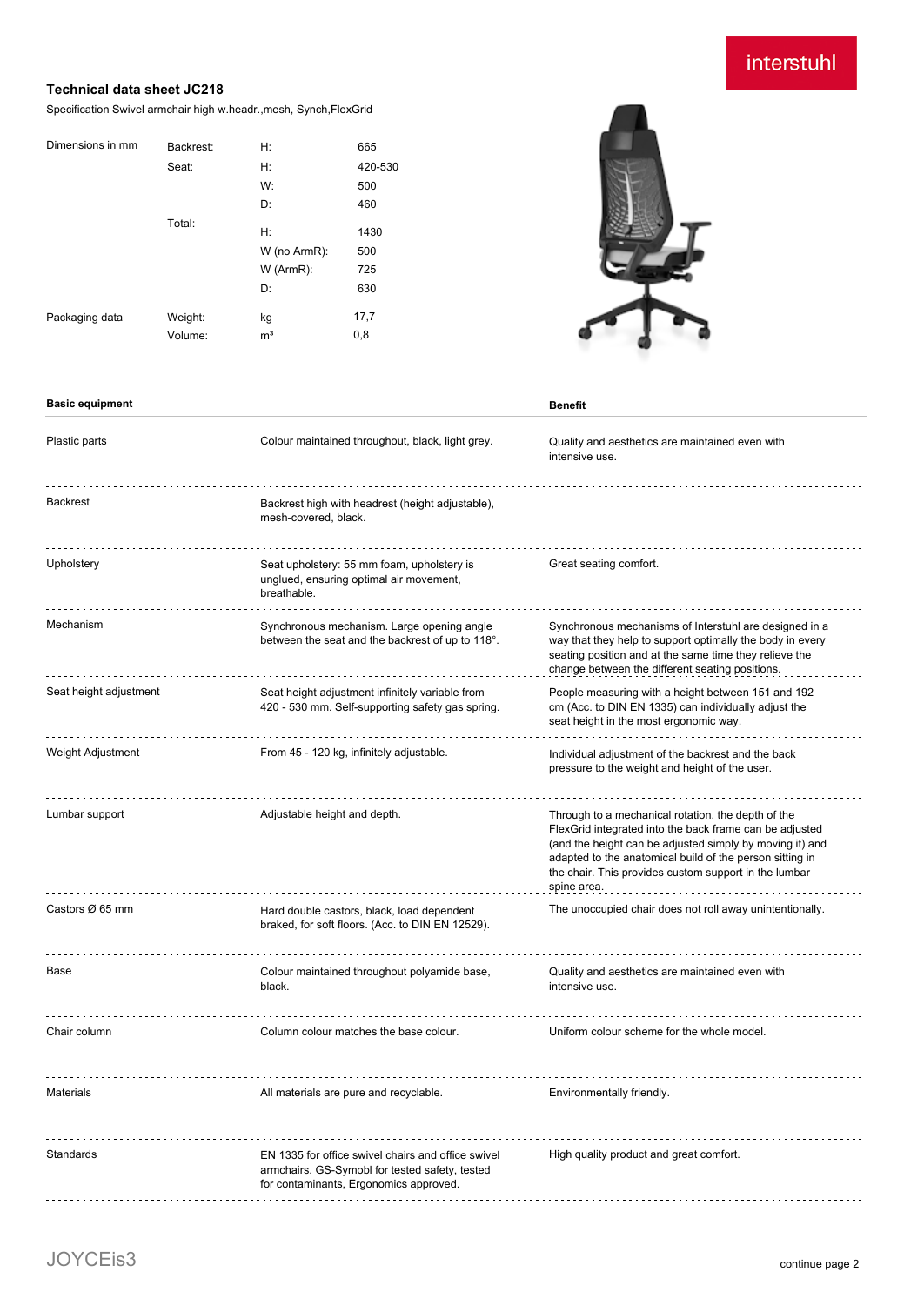# interstuhl

## **Technical data sheet JC218**

Specification Swivel armchair high w.headr.,mesh, Synch,FlexGrid

| Dimensions in mm | Backrest: | H:             | 665     |
|------------------|-----------|----------------|---------|
|                  | Seat:     | H:             | 420-530 |
|                  |           | W:             | 500     |
|                  |           | D:             | 460     |
|                  | Total:    | H:             | 1430    |
|                  |           | W (no ArmR):   | 500     |
|                  |           | W (ArmR):      | 725     |
|                  |           | D:             | 630     |
| Packaging data   | Weight:   | kg             | 17,7    |
|                  | Volume:   | m <sup>3</sup> | 0,8     |



| Certification       | Quality management system DIN EN ISO<br>9001:2015, Regulation (EC) no. 1221/2009<br>(EMAS), Environmental Management System<br>DIN EN ISO 14001:2015, Occupational Health<br>and Safety Management System DIN ISO<br>45001:2018, Energy management system DIN<br>EN ISO 50001:2018. EcoVadis Gold.<br>Commitment to sustainability. Quality Office,<br>Blue Angel, Bifma e3 level Platin. | High quality product.                               |
|---------------------|-------------------------------------------------------------------------------------------------------------------------------------------------------------------------------------------------------------------------------------------------------------------------------------------------------------------------------------------------------------------------------------------|-----------------------------------------------------|
| Warranty and return | 10 year warranty according to our current<br>warranty conditions.                                                                                                                                                                                                                                                                                                                         | Quality quaranteed to last for entire product life. |

Disassembly instructions are available upon request for any interstuhl product